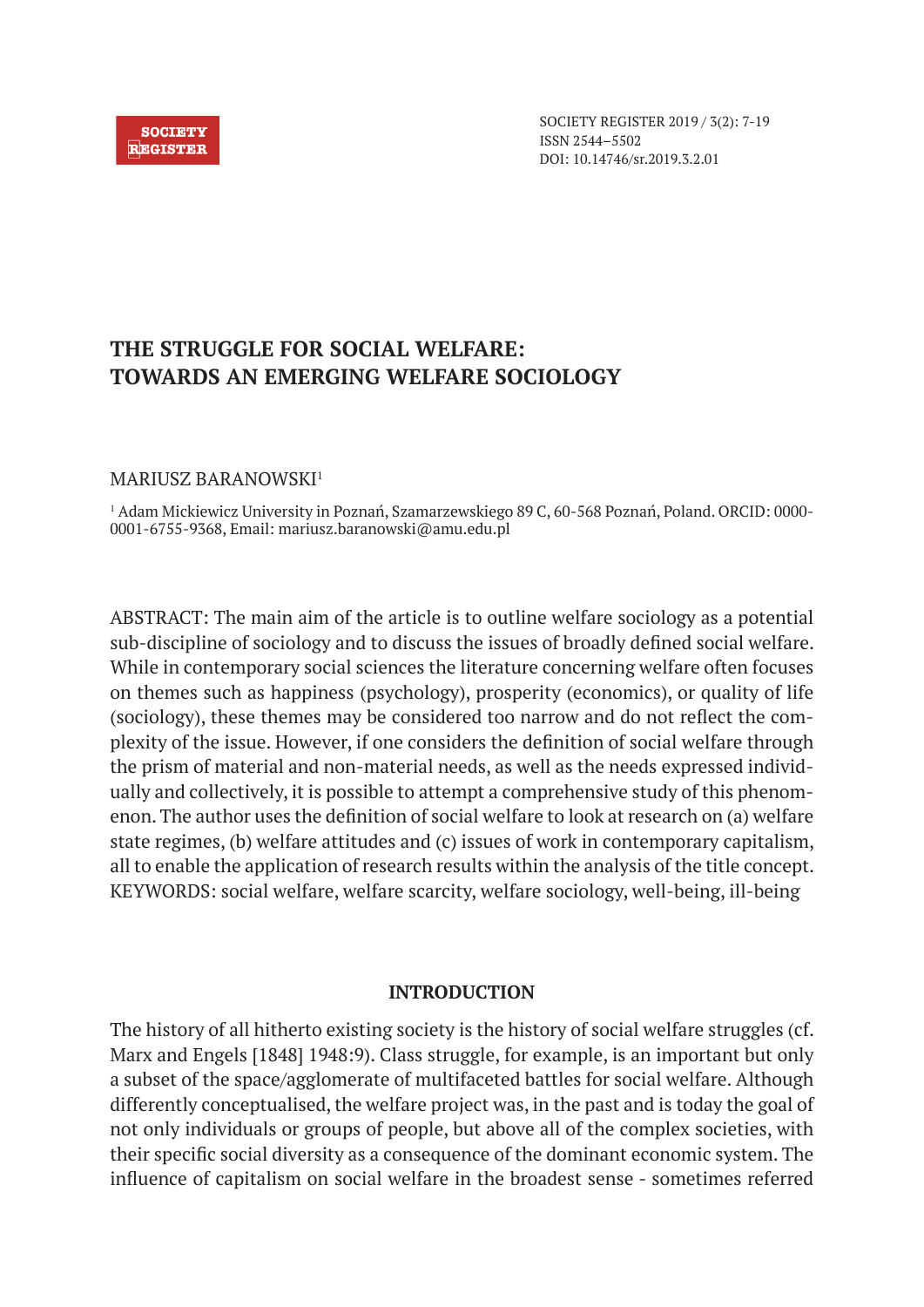to as prosperity (Marshall 1961, Pontusson 2005), wealth (Daunton 2007) or affluence (Galbright [1952] 1998) - as well as its lack, determines the core of interest in contemporary social sciences. Even if the concept itself is reduced to the requirements of theoretical-methodological orientation of a particular discipline or sub-discipline, interest in the quality and standard of living of broad social groups (e.g. sociology, economics, history) or individuals (e.g. psychology) exists in all of them. Even an attempt at a cursory look at today's socio-economic and political situation in the world leaves no doubt as to what is the object of concern and indignation for the inhabitants of all continents. In some countries this struggle takes the form of direct strikes with the reaction from the police and the military (e.g. Chile, Bolivia, France, Greece, China), while in others it assumes less organised forms such as strikes, peaceful street protests, parliamentary and judicial battles. In all cases, however, it is all about social welfare, which, while being achieved in different ways, sets the course for different actions and mobilisation of individuals and broad social groups.

### **TRYING TO DEFINE SOCIAL WELFARE**

The wide range of meanings of social welfare, and therefore problems with its definition, is a consequence of the wealth of theoretical perspectives and empirical attempts to operationalise the concept (Baranowski 2017). Furthermore, it should be added that this concept covers many determinants of different scope (from the question of freedom through material conditions to the subjective conviction of personal security and the future of the community). It is difficult to imagine the possibility of developing a satisfactory definition of social welfare that would respond to the repeatedly exclusive requirements of researchers and practitioners of social life (cf. the fiasco of determined reconstructionism in the construction of concepts - Oppenheim 1981 and Sartori 1984). The following proposal, therefore, does not aspire to be a universal interpretation, since such an interpretation does not and cannot exist. However, given the sociological perspective, the restrictive attempts to define social welfare, whether from a (cognitive) psychology or (welfare) economics perspective, are not acceptable. Thus, the proposal presented here is not so much to conduct psychological (referred to as subjective well-being) or economic (as part of the classical school of economics) criticism of welfare, but rather to include or incorporate the "key" components of these approaches in a broader sociological context.

Because sociology is a positivist science in the sense that it deals with social reality as it is, the opposite of social welfare, which has been described as "welfare scarcity," has been introduced into the conceptual model (which plays a heuristic role). At the individual level, the concepts of well-being and ill-being, well established in cognitive psychology, correspond to them (see Fig. 1).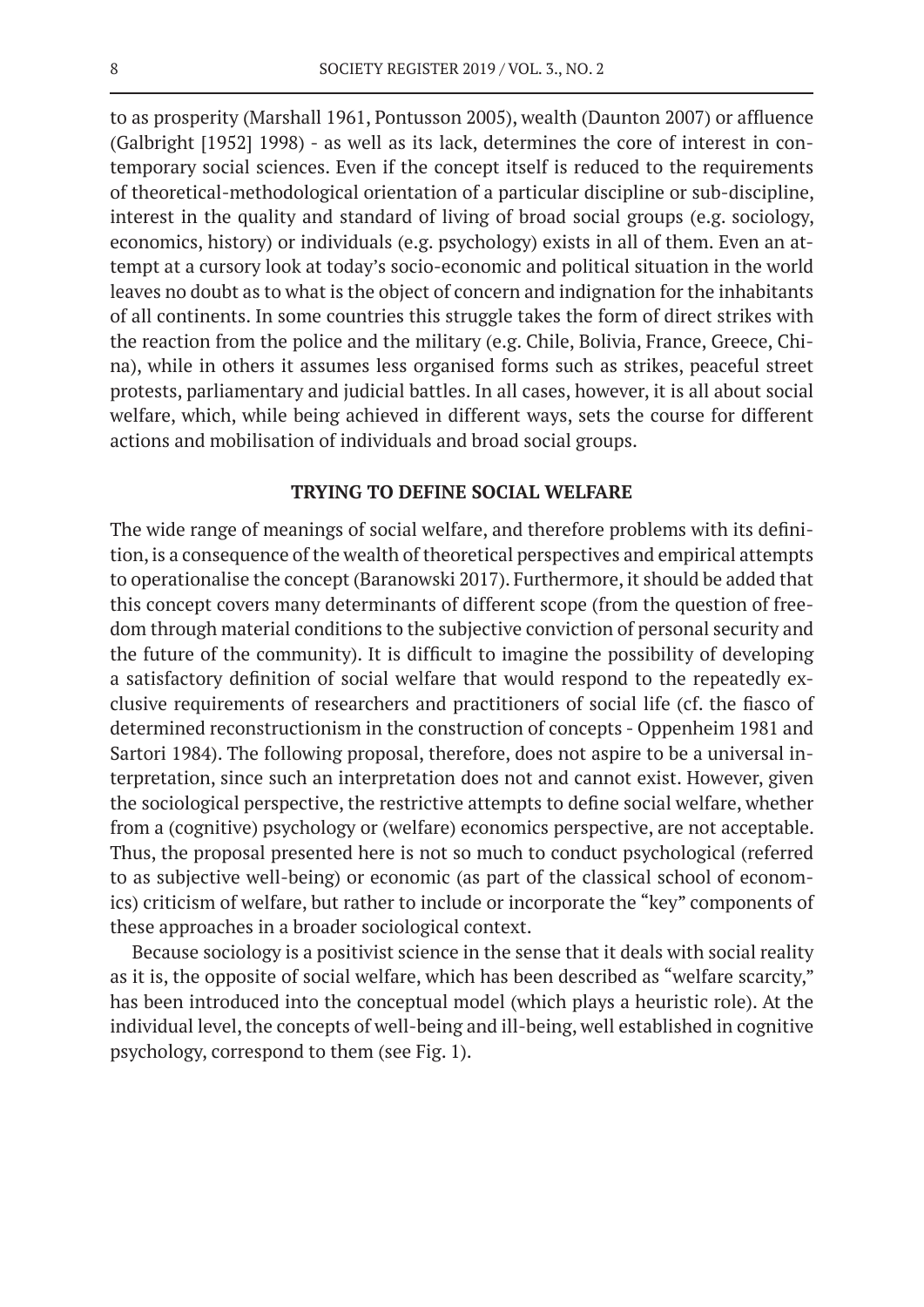Figure 1. Conceptual model of relations between social welfare and welfare scarcity (and their equivalents at the subjective level)



Source: own elaboration.

The relationship both between social welfare and welfare scarcity, as well as between well-being and ill-being and between social welfare and well-being and welfare scarcity and ill-being are two-way streets, which means that they condition each other. Taking the category of satisfying needs in the broadest sense (which means not only their structuring, as in Maslov's case but also their open and evolving character) as the core of social welfare, it is easy to understand the meaning of welfare scarcity, meaning the impossibility (deficit) of satisfying them. An important role in the conceptualisation of welfare and its opposite is played by the micro-level, which in this context means the subjective perception of satisfaction (well-being) or discontent (ill-being) with the state of life as a whole or in a more fragmented way. The micro-level is conditioned by the macro level, but also has a secondary impact, i.e. it co-creates a higher order perspective (see Figure 2).

Taking into account the above, it can be concluded that **social welfare** concerns the degree to which the material and non-material needs of a society are satisfied both at the collective (supra-individual) and individual (subjective) level. The last two levels should be considered together since in the sociological perspective (which places particular emphasis on the supra-individual) the subjective component is shaped by what is social, while what is social is formulated at the micro-level.

Social welfare understood in this way corresponds *to* and is appropriate *for* the analysis of the phenomenon of the welfare state, which, according to Thomas H. Marshall's approach, complements and at the same time makes the previously introduced civil and political rights a reality (1992 [1949]). This is because "[t]he poor vote in much smaller numbers than anyone else. So there is little political risk in penalising them: just how 'hard' are such choices?" (Judt 2010: no pages). Even in the light of this example, one can see that the perspective of "classical" political economics or, by analogy, political sociology are more appropriate approaches to the analysis of society as a whole.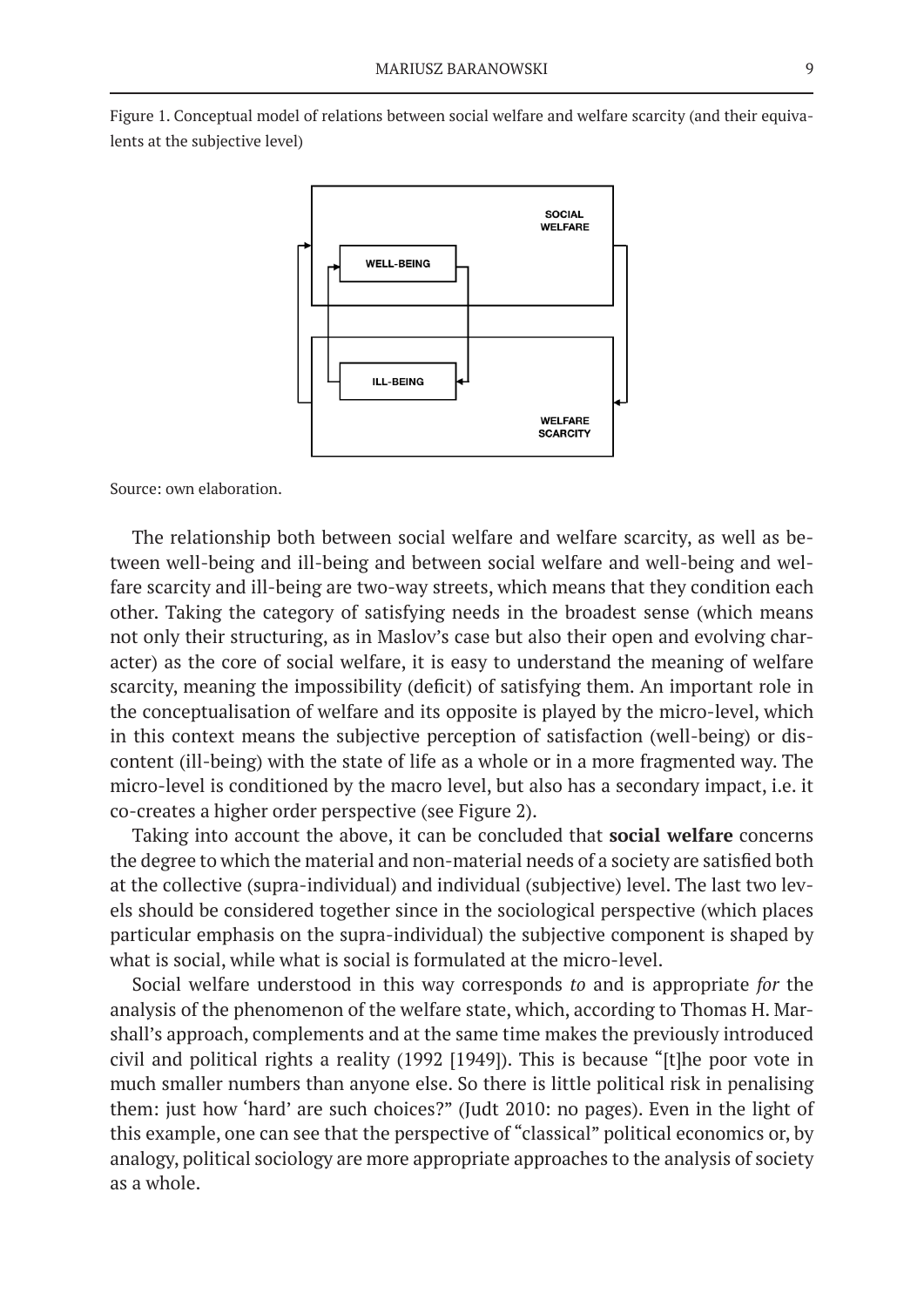

Figure 2. Social welfare – welfare scarcity and well-/ill-being

Source: own elaboration.

The proposed approach to social welfare, which takes into account the level of subjective beliefs, avoids the difficulties associated, for example, with the concept of affluenza, understood as "a painful, contagious, socially transmitted condition of overload, debt, anxiety, and waste resulting from the dogged pursuit of more" (De Graaf, Wann and Naylor 2014:1). When considering the problems of achieving social welfare, it is worth keeping in mind a kind of paradox that today more people suffer from obesity than from hunger around the world (WHO 2018). The welfare sociology also has to deal with the explanation of such contradictions.

### **SOCIAL WELFARE AND THE WELFARE STATE**

Reducing social welfare to the institutions of the welfare state constitutes an issue that tends to be often overlooked or simply ignored, in spite of its prominence in contemporary welfare research. The reflection on the shape and specificity of the welfare state in an institutionalised form, sometimes - although not synonymous - referred to as social or public policy (also in the plural), dates back to the social security programme introduced by the Reich Chancellor, Otto von Bismarck, in 1880. The form of fully-formed welfare states after the Second World War, when the transition from "warfare" to "welfare" (in the context of the Cold War, cf. Light 2003), understood as protection against basic life risks, took place. In order to reduce these risks and eliminate the main social problems - Wolfgang Streeck (2016:4) spoke of "'post-war settlement' of social-democratic capitalism" - institutions of the welfare state were established to counteract the most important social ills (with unemployment, living conditions of the elderly, problems of housing, education and health care at the forefront).

Although studies of welfare state regimes are extraordinarily diverse and fruitful, it should not be forgotten that the very concept of social welfare is broader in scope.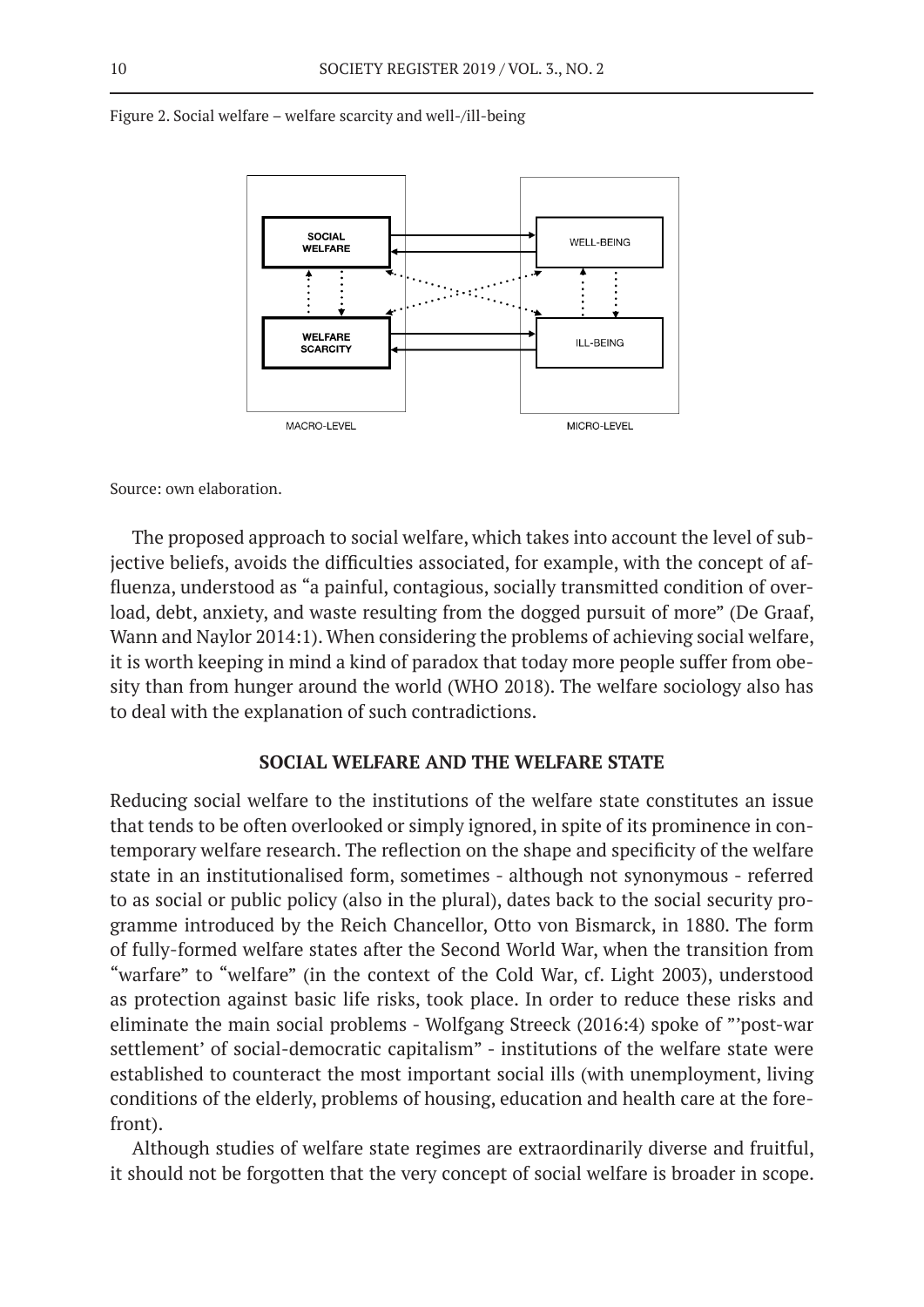When examining the institutions of welfare states, we examine selected aspects of social welfare, but the title phenomenon contains a much broader (also non-institutional) perspective.

Social welfare is achieved through state institutions (welfare state), the market (both in terms of the performance of public tasks by private entities and through the consumption of goods and services), charities, but also through the family in the broadest sense. The definition of social welfare through the prism of satisfying needs gives a wide range of possibilities to apply such a phenomenon to theoretical (aimed at describing and explaining the level of social development) and practical (i.e. empirical, where hypotheses based on theoretical explorations are tested) analyses. The perspective of the welfare state focuses primarily on collective needs, which corresponds to the sociological understanding of social institutions in general. These collective needs are met free of charge by state institutions, which means that they perform, among other things, directly (a) an emancipatory function, and indirectly (b) a socialisation function. The former involves the organisation of social conditions conducive to individual and supra-individual development, which are possible through liberation (also understood as a change in cultural practices) and granting certain rights to particular social categories. The socialisation function, in this context, means the process of preparing individuals to undertake specific tasks in society, subject to a control mechanism, which in turn is subordinated to a sanctioned (legitimacy) social order.

Particularly as part of the socialisation function, researchers of social welfare from the institutional side should remember that as Kaaryn S. Gustafson (2011:1) noted, "[w]elfare rules assume the criminality of the poor. Indeed, the logics of crime control now reign supreme over efforts to reduce poverty or to ameliorate its effects" (cf. also Wacquant 2009).

Studies of welfare state regimes have a relatively long history, given that their institutional origins are linked to the end of World War II (Wilensky and Lebeaux 1958; Hunter 1958; Titmuss 1974; Mishra 1981). One of the most common typologies of welfare states was proposed by the Danish sociologist Gøsta Esping-Andersen (1990). He distinguished the three main regimes of capitalist welfare states: liberal, conservative and social democratic (1990: 26-29).

Today, there is a lively reflection to the research on attitudes and opinions towards the institutions of the welfare state, which are based on systematic opinion surveys carried out as part of such projects like the European Social Survey or the World Value Survey. The juxtaposition of 'classical' surveys of welfare state models (based on macroeconomic or macrosocialological indicators) with opinion surveys on them gives additional possibilities to take into account the dynamics of change in the perception of these institutions (Roosma, van Oorschot and Gelissen 2014; Svallfors 2003, 2012; Van Oorschot and Meuleman 2012). Moreover, as Timo Toikko and Teemu Rantanen (2017: 202) noted, "the significance of the welfare state model is seen among citizen's social-political attitudes".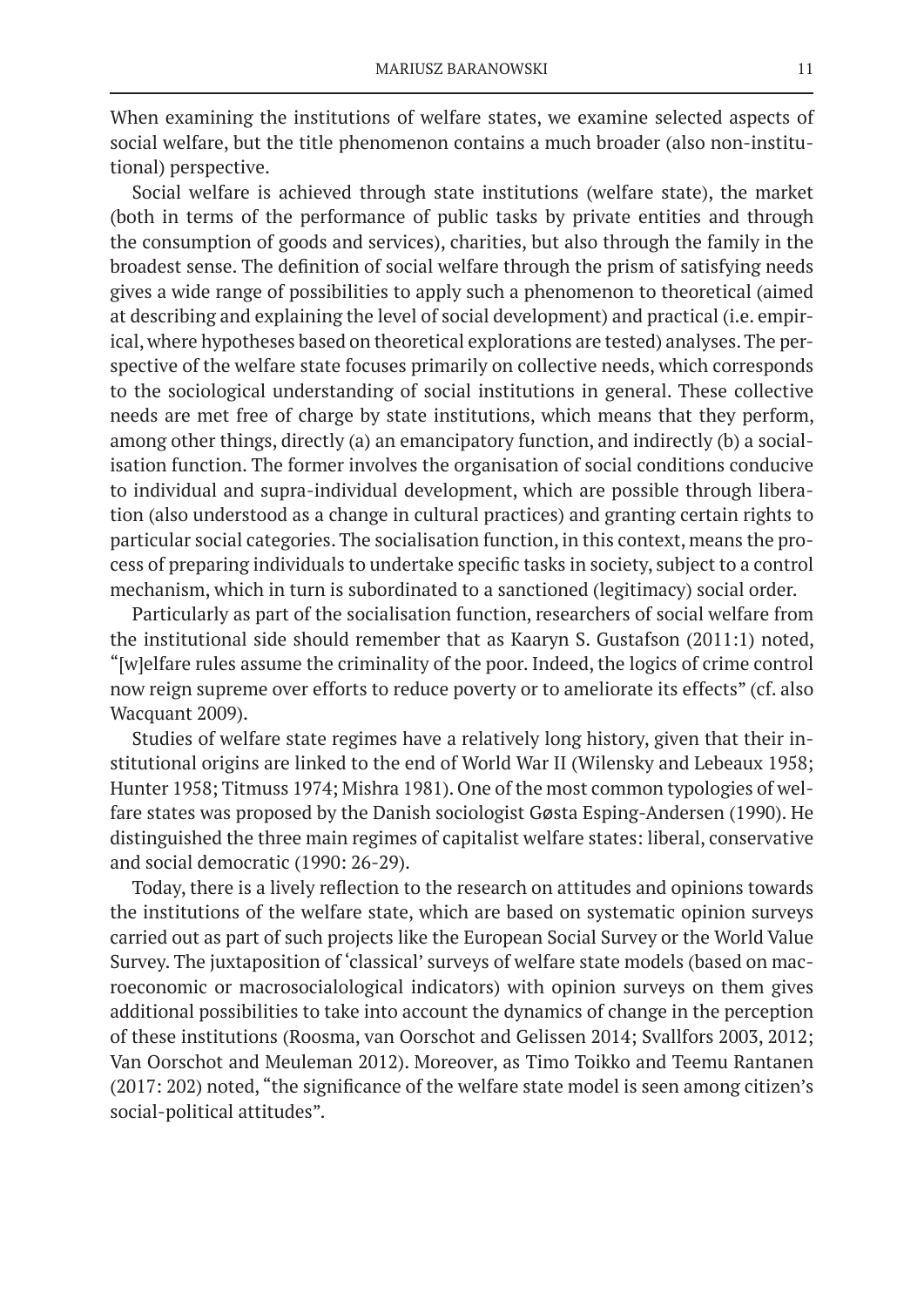

#### Figure 3. The Conceptual link between welfare state regime and welfare attitudes

Source: own elaboration.

The potential form of the relationship between welfare state models and welfare attitudes research (based on the example of a special module Welfare state scope and responsibilities in ESS Round 8) is presented in Figure 3. It uses an extended Esping-Andersen typology and components of the survey of respondents' attitudes towards welfare state institutions. The analysis of respondents' opinions and/or attitudes on individual welfare state solutions (or their lack) provides valuable empirical material not only for public policy theoreticians but also for practitioners and politicians. Practitioners receive representative results of "bottom-up" evaluation of implemented solutions together with their multidimensional evaluation, while politicians receive data on social expectations of social policies implemented by state institutions. For the welfare sociology, the knowledge about institutional solutions and their impact on the level and quality of social life, as well as systematic surveys of citizens' opinions in this respect constitute invaluable empirical material on the phenomenon of social welfare in a sense outlined above.

# **SOCIAL WELFARE AND LABOUR SOCIETY**

The social welfare as proposed here can also be seen through the prism of work, because "(...) we are driven by the fact that the 'self' is constituted, at least for most of us, by membership in the labor force, as a member of either the job bourgeoisie – the 'professions' – or the working class" (Aronovitz and Di Fazio 1996: 328-329). Even more importantly, from the point of view of holistically understood welfare in a capitalist society, is that paid work is understood as "a socially and psychologically constructed 'need' shared by those who have been successfully habituated to think that the link between holding a job and having 'dignity' is a given. Put bluntly, in this view the self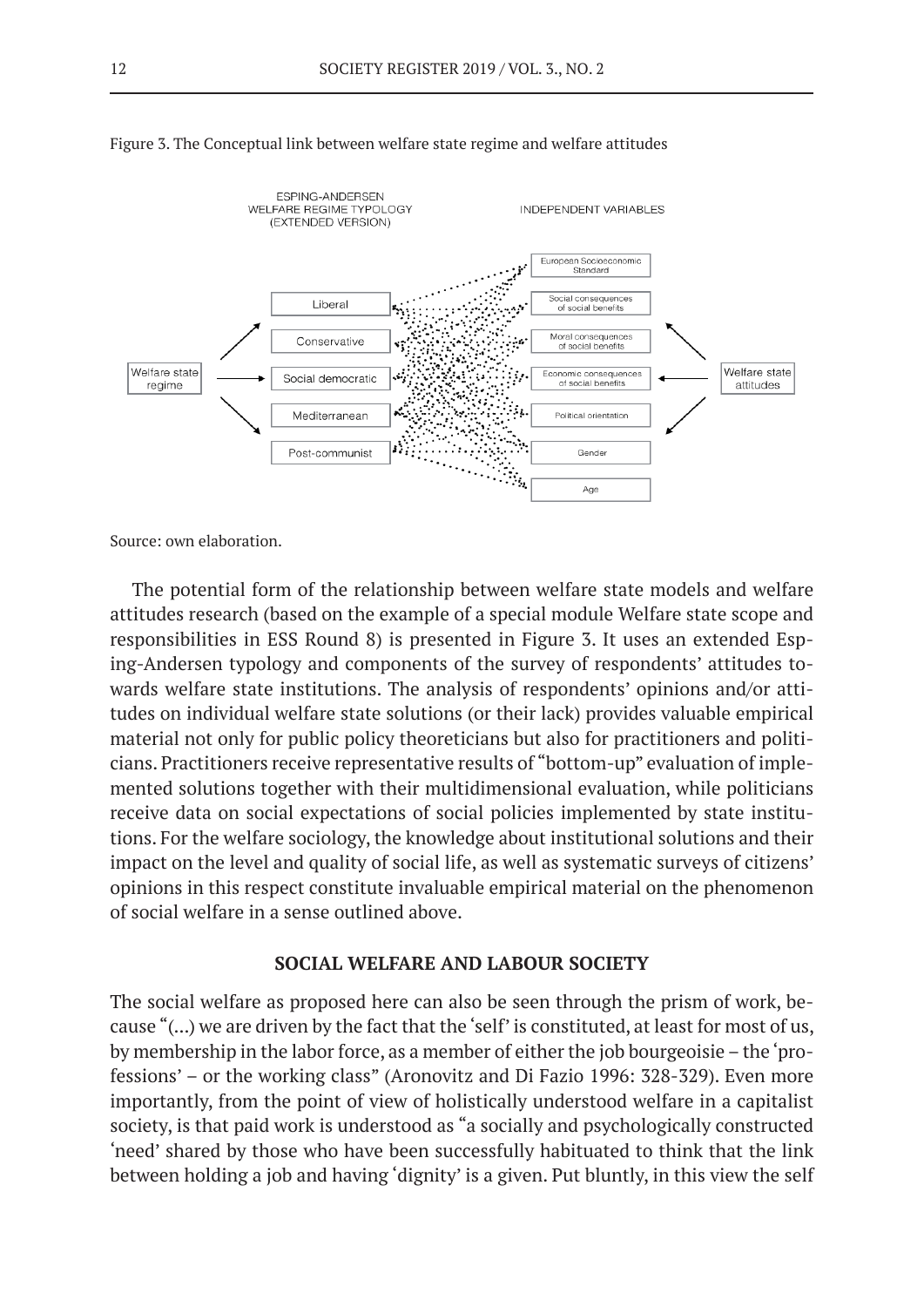is identical to its place in the paid labor force. No job, no (secure) self" (Aronovitz and Di Fazio 1996:329). The subjective component of work understood in this way is as essential as the materialistic dimension of earnings in the capitalist economy. The aforementioned components, i.e. need and dignity, determine the key framework for the interpretation of the main activities of individuals within the dominant socio-economic system. The (free) market ideology and its undeniable success in understanding world domination "produces" a reality in which "individuals, not the economic and social system, are ultimately responsible for their fate; the market adjusts itself at a level approximating full employment, and any joblessness is 'frictional' – that is, temporary – for responsible and able-bodied individuals" (Aronovitz and Di Fazio 1996: 329). It is worth looking at this problem from the philosophical-political analyses of Nancy Frazer and Axel Honneth (2003), where the terms "recognition" and "redistrubution" provide a research perspective.

The form of pressure exerted on the individual by the dominant capitalist system has its consequences both at the individual level, i.e. subjective (well-being versus ill-being) and supra-individual (social welfare versus welfare scarcity). The issue of work and its impact on the realisation of life chances of individuals is also one of the main aspects of contemporary welfare state institutions. It is the labour market that determines a significant field of activity for public policies (employment policy, active social policy, the issue of unemployment and programmes to counteract it, the employment guarantee programme, making social benefits dependent on work, flexicurity, etc.). At the same time, contemporary research on work increasingly refers to the notions of precariousness (Standing 2011, 2014), working poor (Shipler 2004), bullshit jobs (Graeber (2019 [2018]), NINJA (No Income, No Jobs and No Assets), NEET (Neither in Employment nor in Education and Training), the boomerang generation. (Stiglitz 2012:80) and even wrongly ridiculed "bamboccioni" (Honwana 2014: 28-40).

The very discourse in the prevailing socio-economic system about work, which will not be reduced to 15 hours a week by 2030, as Keynes prophesied in 1930, is part of "capitalism's ability to assimilate critique" (Boltanski and Chiapello 2007: xv).

As Susan George (1999) noted, when she described the success of neoliberalism, "(...) the ideological and promotional work of the right has been absolutely brilliant. They have spent hundreds of millions of dollars, but the result has been worth every penny to them because they have made neo-liberalism seem as if it were the natural and normal condition of humankind. No matter how many disasters of all kinds the neo-liberal system has visibly created, no matter what financial crises it may engender, no matter how many losers and outcasts it may create, it is still made to seem inevitable, like an act of God, the only possible economic and social order available to us". It is hard not to admit that the American political scientist is right that the neoliberal project has been extraordinarily successful and appears to people as - let us use the term Margaret Thatcher - TINA (There is no alternative). But on the other hand, the various strategies of resistance to the neoliberal variety of capitalism are in favour of the TATA option! (There are thousands of alternatives!) (cf. George 2002).

Social welfare - in a sense adopted in this article - considered through the prism of the labour market should not only be limited to productive work (i.e. production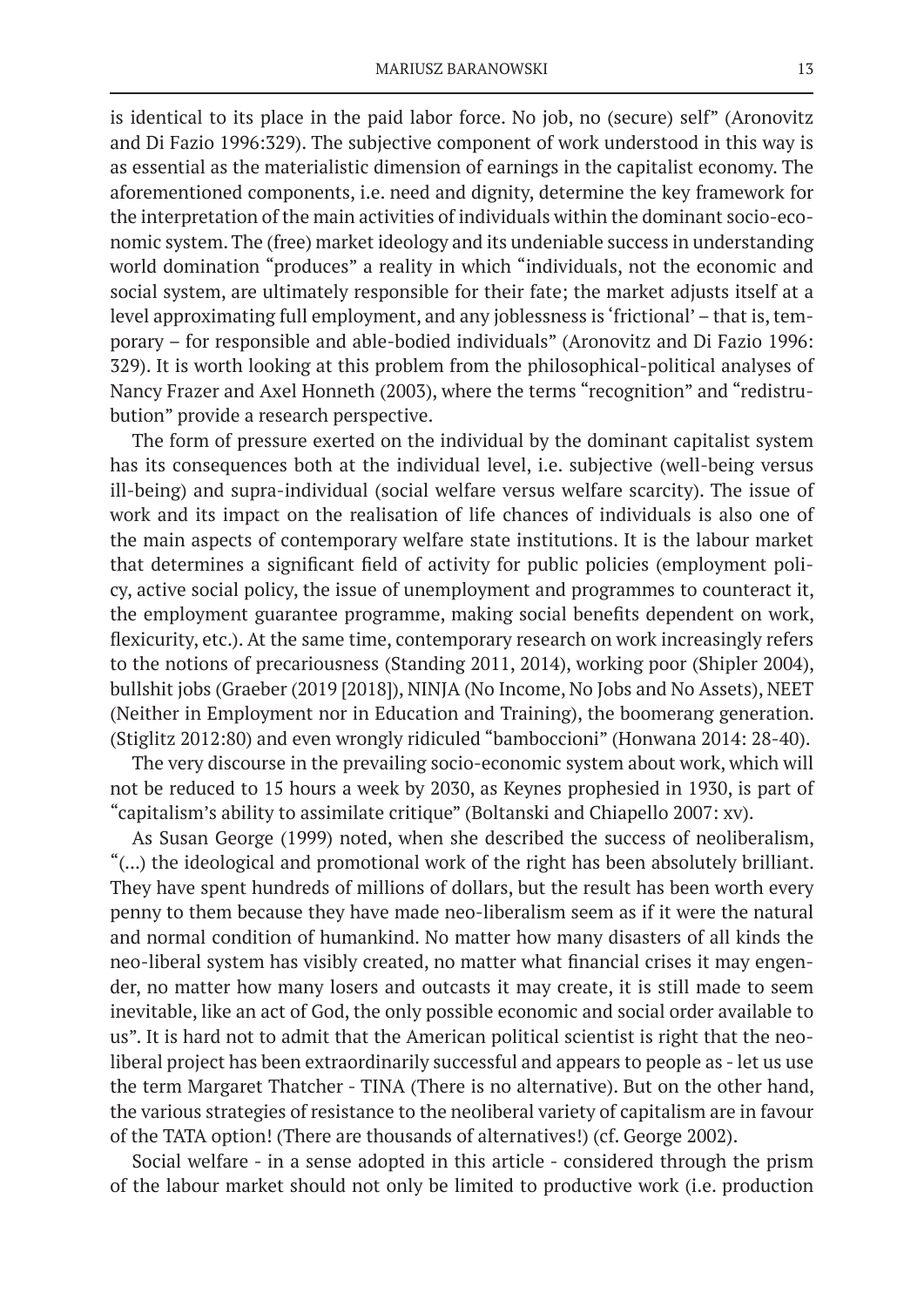of goods) but should also take into account the specificity of reproductive work (i.e. production of life). Only such a perspective allows us to see the essence of the neoliberal reality in its full glory, as it goes beyond narrowly understood employee research, limited to workplaces. Satisfying (or, to be more precise, not satisfying) individual and social needs also takes place outside the workplace; hence reproductive work, which is dispersed throughout society, opens up completely new fields of research (cf. Waring 1998).

Stanley Aronowitz and William Di Fazio noticed that: "Capital fears its own moving spirit. Vast quantities of labor are set free from the labor process, but rather than fostering full individual development, production and reproduction penetrate all corners of the life world, transforming it into a commodity world not merely as a consumption but also in the most intimate processes of human interaction" (Aronovitz and Di Fazio 1996: 339). Then they add that "Intellectual labor, its ideology of professional autonomy in tatters as a result of its subordination to technoscience and organisation, becomes a form of human capital the components of which are specialised knowledge and differentially accumulated cultural capital determined mainly by hierarchically arranged credentials" (Aronovitz and Di Fazio 1996: 339).

Neoliberal capitalism is capable of appropriating various forms of resistance developed against it. Although the forms result from multifaceted strategies of socialising resources that have been commoditised by capitalism and recovered again to serve the widest possible society or communities, the result is the opposite. Let us take the example of new technologies that have the potential to change many spheres of society's functioning, from politics, through leisure, to the world of work and social security (Unconditional Basic Income). Today, economy platforms, or access, gig or sharing, not only do not expand the field of emancipation and socialisation, but are more sophisticated forms of exploiting the workforce or resources of individuals to increase the profits of new industry giants, known as FAANG (Facebook, Amazon, Apple, Netflix and Google), to which several more players such as Microsoft and Uber can be added. Naturally, there is an area of new network technologies that strengthen non-market sharing mechanisms. However, they are unable to transform the capitalist system, absorbing these "new" innovations into commodity logic.

It is not just about new technologies, as Harry Cleaver (1993:37) pointed out almost two decades ago that "(…) our inability to avoid being divided and conquered, i.e., to avoid the successful decomposition of our power. *At a global level*, capital's ability to impose localised hunger, disease and starvation in the 1970s and 1980s (especially the famines in Africa), through its ability to impose austerity (unemployment and falling real income) and police repression (e.g. Mexico, Brazil, Mozambique, the American rust belt, the ghettos of Washington and Los Angeles), to its ability to impose war and devastation (e.g., Panama, the Persian Gulf), the success of these terribly destructive counterattacks have depended on preventing the mobilisation of outside support through the isolation of the targeted populations - in part through the manipulation of circuits of information and communication".

When studying the phenomenon of social welfare and its opposite (welfare scarcity), it is impossible to abstract from historical facts, which show the political nature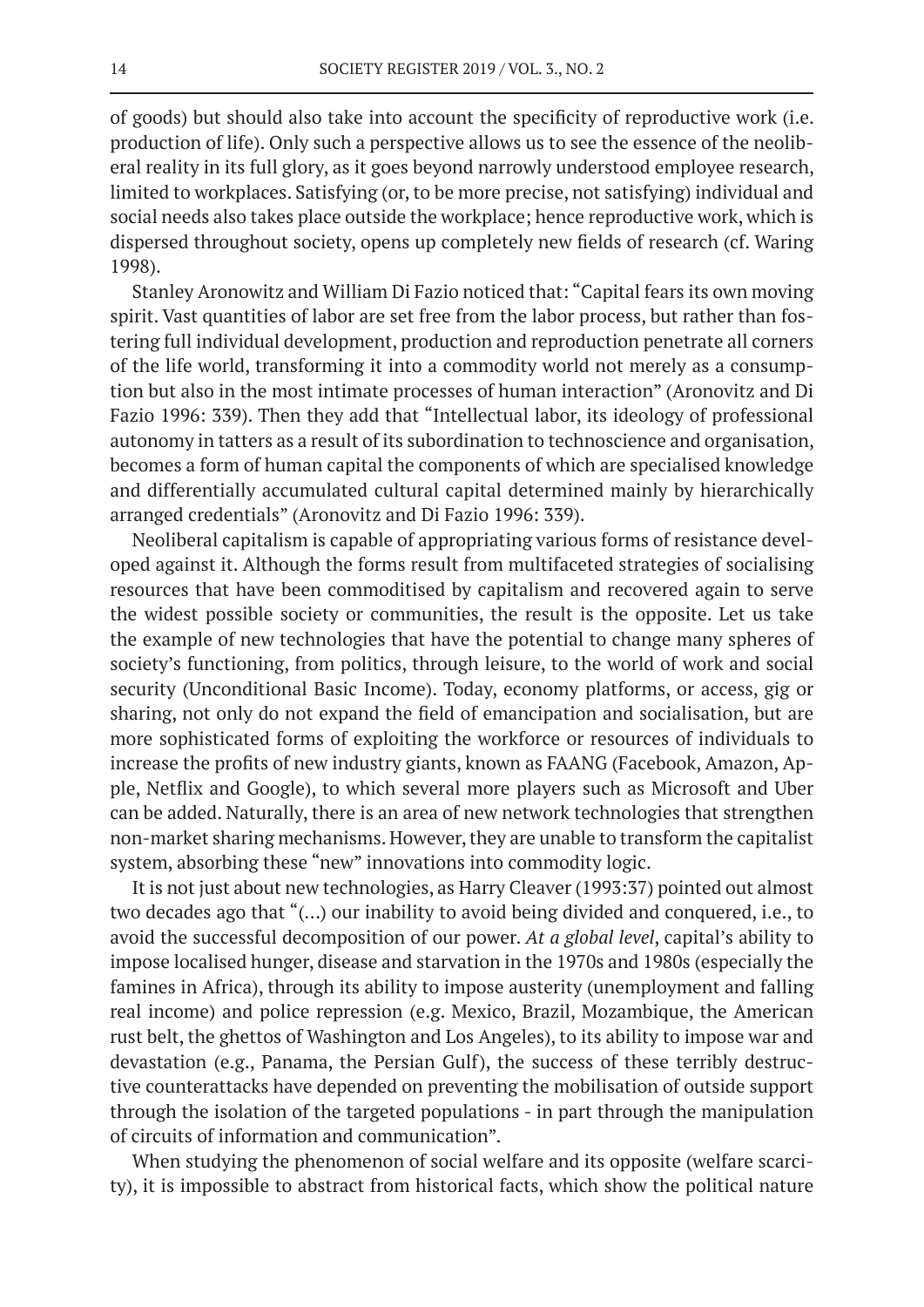of capitalism. Austerity politics (or "harsh austerity policies", Toussaint 2019: 158) is linked to the politics of fear, which affects both material welfare scarcity and subjective ill-being. In the context of poverty in Senegal, Rosalind Fredericks (2018) even speaks of "garbage citizenship", or rather, as the author noted, "understanding urban infrastructural citizenship in the wake of neoliberal development" (2018: 26). The book itself has the following purpose: "The provocations of Dakar's garbage citizens are used to reflect on the possibilities for building more just urban infrastructures" (2018: 26), which is ultimately also about social welfare.

### **CONCLUSIONS**

Citing a book by economists from the University of California at Berkeley Emmanuel Saez and Gabriel Zucman *The Triumph of Injustice*, Christopher Ingraham (2019) from *The Washington Post* stated that their study "finds that in 2018, the average effective tax rate paid by the richest 400 families in the country was 23 percent, a full percentage point lower than the 24.2 percent rate paid by the bottom half of American households". A situation in which the wealthiest people (super-rich) pay lower taxes in a given society than the working class not only makes the social and economic system blatantly unjust but also prevents in many ways the introduction of social welfare in society as a whole (cf. Husson 2015; Piketty 2014).

In fact, the (free) market system is applied to the economically weakest parts of society (cf. Markowska-Manista 2017). At the same time, super-rich and super corporations can count on public support from state institutions in many ways (repayment of debts resulting from unprofitable, greedy or simply breaking the law by large economic entities, on the one hand, special tax discounts and even public subsidies for private investment, etc. on the other hand - more broadly in the context of the recent crisis, compare Toussaint and Millet 2010).

When we examine society in the context of social welfare, we have to keep in mind that "(...) individual prosperity is curtailed in the presence of social calamity. That things are going well for me personally is of little consolation in my family, my friends and my community are all in dire straits. My prosperity and the prosperity of those around me are intertwined. Sometimes inextricably" (Jackson 2009:1).

Research on social welfare, e.g. solely in the aspect of - let us use Tim Jackson's term - "individual prosperity", although cognitively stimulating, does not give a full overview of the impact of diverse social, political, economic or cultural determinants. And one must bear in mind that these determinants overlap, which further complicates the possibilities of describing and explaining (not to mention trying to predict) the phenomenon of social welfare or its opposite. Additionally, as Noam Chomsky pointed out, the entities that gain the most within the capitalist system do not remain passive. Well, "The smart way to keep people passive and obedient is to strictly limit the spectrum of acceptable opinion, but allow very lively debate within that spectrum (...)" (Chomsky, Barsamian and Naiman 2003: 43). Thus, in the context of welfare attitudes research, one should consider - often very subtle and sophisticated - methods of manipulating public opinion (cf. Bernays 1928; Chomsky 1991; Pierzchalski 2017).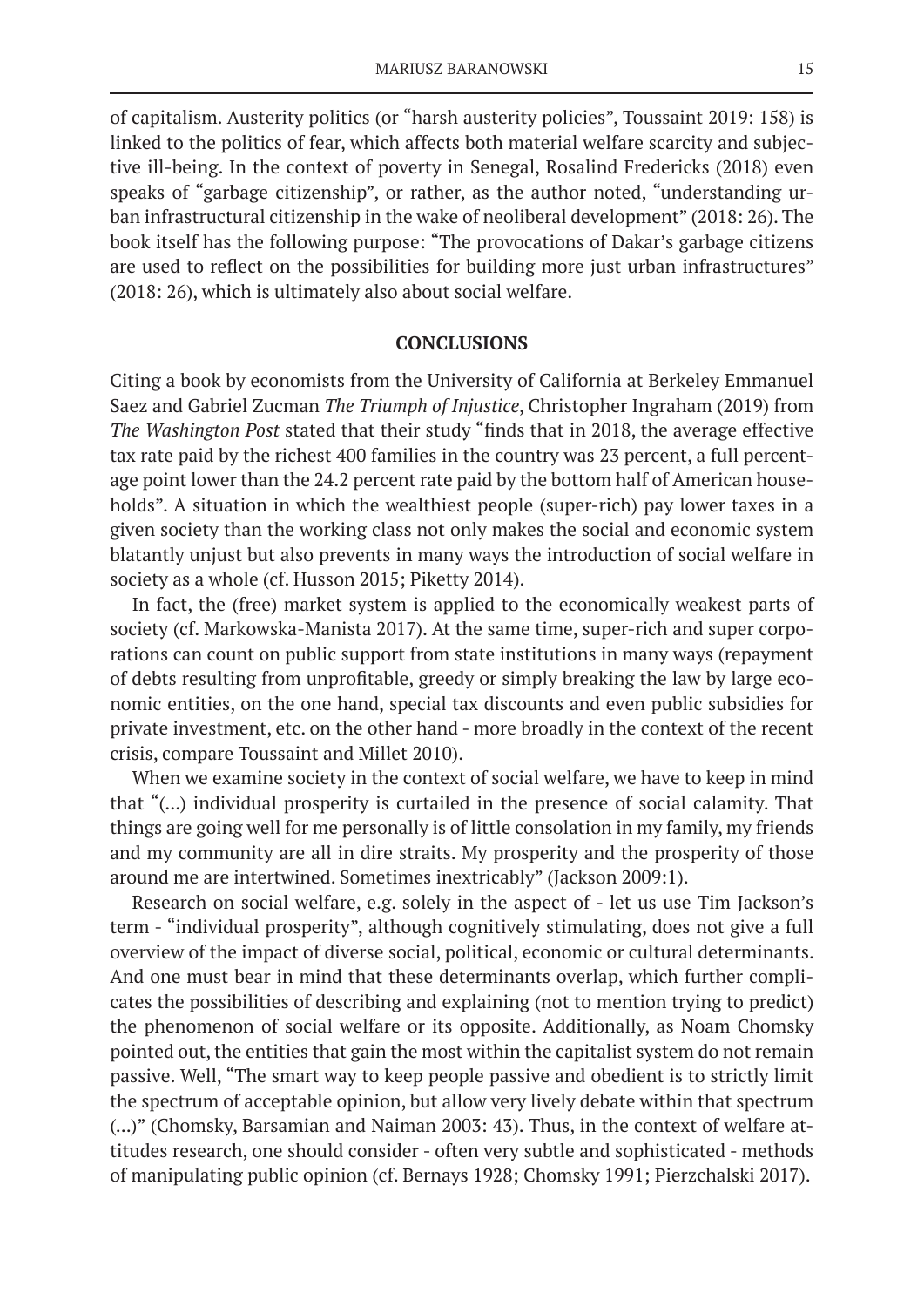How timely today is George Orwell's *1984* passage, in which he stated:

All that was required of them was a primitive patriotism which could be appealed to whenever it was necessary to make them accept longer working-hours or shorter rations. And even when they became discontented, as they sometimes did, their discontent led nowhere, because being without general ideas, they could only focus it on petty specific grievances. The larger evils invariably escaped their notice (Orwell 2018: 92).

When studying the conditions of social welfare, we cannot overlook "the larger evils"; when studying this social phenomenon, we must have a broad theoretical-methodological overview capable of grasping a comprehensive picture of the phenomenon. Including even those seemingly unrelated and distant fragments of it which prey on lofty concepts of patriotism, justice and faith.

**FUNDING:** This research received no external funding. **CONFLICTS OF INTEREST:** The author declares no conflict of interest.

## **REFERENCES**

- Aronowitz, Stanley and William DiFazio. 1996. "Jobless Future?" Pp. 328-358 in *The Jobless Future. Sci-Tech and the Dogma of Work,* edited by S. Aronovitz and W. Di-Fazio. Minneapolis: University of Minnesota Press.
- Baranowski, Mariusz. 2017. "Welfare Sociology in Our Times. How Social, Political, and Economic Uncertainties Shape Contemporary Societies." *Przegląd Socjologiczny* 66(4): 9-26. DOI: 10.26485/PS/2017/66.4/1.
- Bernays, Edward L. 1928. *Propaganda*. New York: H. Liveright.
- Boltanski, Luc and Ève Chiapello. 2007. *The New Spirit of Capitalism*. Translated by G. Elliott. London and New York: Verso.
- Chomsky, Noam. 1991. "Force and Opinion." *Magazine* July-August. Retrieved December 5, 2019 (https://chomsky.info/199107\_\_/).
- Chomsky, Noam, David Barsamian and Arthur Naiman. 2003. *The Common Good*. Tucson, Arizona: Odonian Press.
- Cleaver, Harry. 1993. "Marxian Categories, the Crisis of Capital and the Constitution of Social Subjectivity Today." *Common Sense* 14: 32-55. https://commonsensejournal.org.uk/wp-content/uploads/sites/6/2010/08/CommonSense14.pdf
- Daunton, Martin. 2007. *Wealth and Welfare: An Economic and Social History of Britain, 1851-1951.* Oxford: Oxford University Press.
- De Graaf, John, David Wann and Thomas H. Naylor. 2014. *Affluenza: How Overconsumption is Killing Us – and How We Can Fight Back*. Third edition. San Francisco: Berrett-Koehler Publishers, Inc.
- Esping-Andersen, Gøsta. 1990. *The Three Worlds of Welfare Capitalism*. Cambridge: Polity Press.
- Forder, Anthony. 1984. "The Social Sciences and Welfare." Pp. 1-25 in *Theories of Wel-*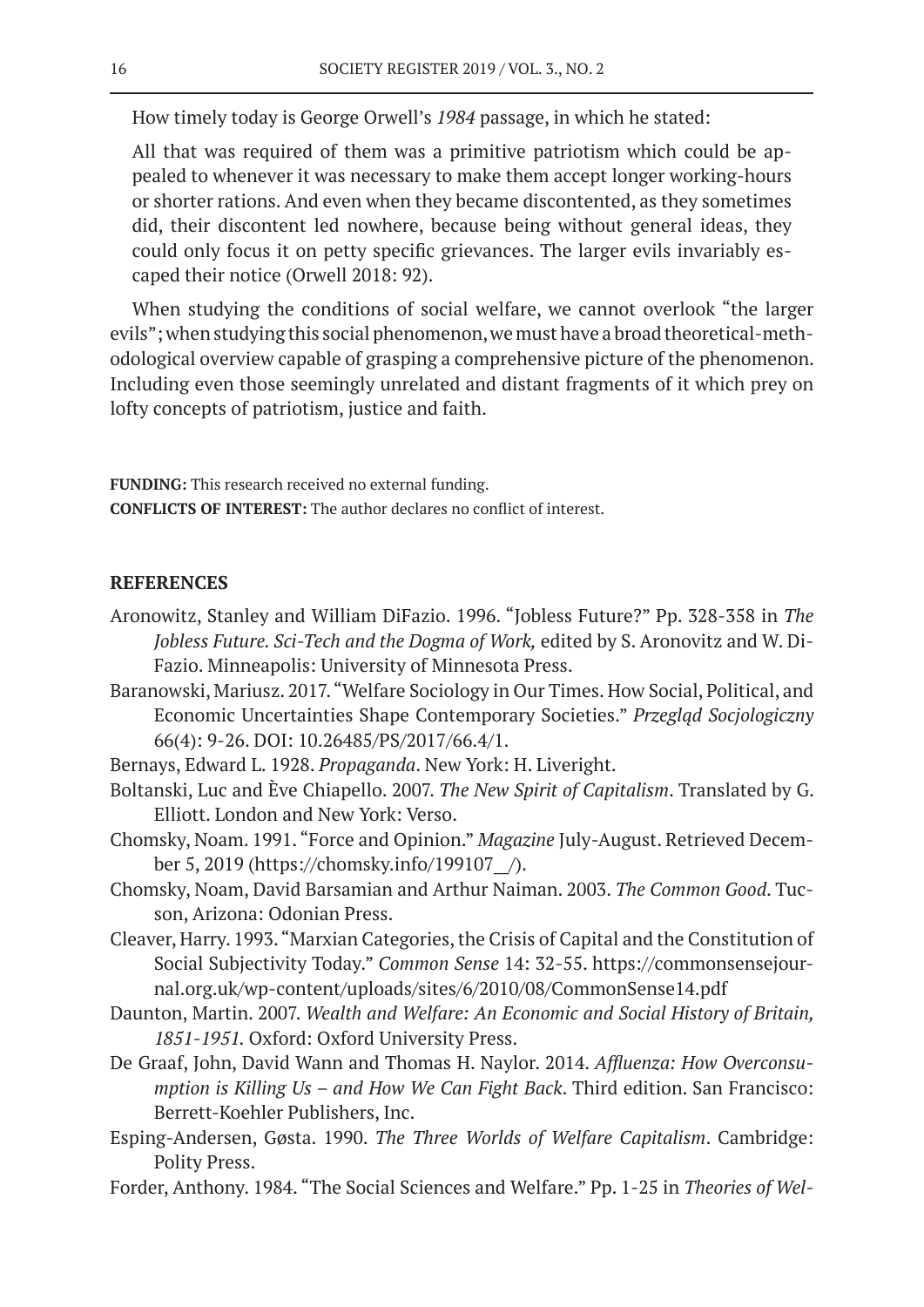*fare,* edited by A. Forder, T. Caslin, G. Ponton, and S. Walklate. London, Boston, Melbourne and Henley: Routledge & Kegan Paul.

- Fraser, Nancy and Axel Honneth. 2003. *Redistribution or Recognition? A Political-Philosophical Exchange*. Translated by J. Golb, J. Ingram, and Ch. Wilke. London and New York: Verso.
- Fredericks, Rosalind. 2018. *Garbage Citizenship: Vital Infrastructures of Labor in Dakar, Senegal*. Durham and London: Duke University Press.
- Galbraith, John K. 1998. *The Affluent Society. Fortieth Anniversary Edition*. Boston and New York: Houghton Mifflin Company.
- George, Susan. 1999. "A Short History of Neoliberalism." Paper presented at the Conference on Economic Sovereignty in a Globalising World, Bangkok, 24-26 March 1999. Retrieved November 5, 2019 (https://www.tni.org/en/article/short-history-neoliberalism).
- George, Susan. 2002. "Another World Is Possible." *The Nation Magazine,* February 18. Retrieved November 5, 2019 (http://www.thirdworldtraveler.com/Dissent/AnotherWorldPossible.html).
- Graeber, David. 2019. *Bullshit Jobs. A Theory*. London: Penguin Books.
- Gustafson, Kaaryn S. 2011. *Cheating Welfare: Public Assistance and the Criminalization of Poverty*. New York and London: New York University Press.
- Honwana, Alcinda. 2014. "'Waithood': Youth Transitions and Social Change." Pp. 28- 40 in *Development and Equity: An Interdisciplinary Exploration by Ten Scholars from Africa, Asia and Latin America*, edited by D. Foeken, T. Dietz, L. de Haan and L. Johnson. Boston: Brill.
- Hunter, Floyd. 1958. "Industrial Society and Social Welfare. By Harold Wilensky and Charles Lebeaux. New York: Russell Sage Foundation, 1958." *Social Forces* 37(1): 84-85. DOI: doi: https://doi.org/10.2307/2573791
- Husson, Michel. 2015. "Capital in the Twenty-First Century by Thomas Piketty. 'Wealth of Data, Poverty of Theory.'" *Historical Materialism* 23(1): 70-85. DOI: https://doi. org/10.1163/1569206X-12341390
- Ingraham, Christopher. 2019. "For the first time in history, U.S. billionaires paid a lower tax rate than the working class last year." *The Washington Post,* Oct. 8, 2019. Retrieved November 5, 2019 (https://www.washingtonpost.com/business/2019/10/08/first-time-history-us-billionaires-paid-lower-tax-rate-thanworking-class-last-year/).
- Jackson, Tim. 2009. *Prosperity without Growth: Economics for a Finite Planet.* London and Sterling, VA: Earthscan.
- Judt, Tony. 2010. *Ill Fares the Land*. New York: The Penguin Press. (Digital edition)
- Light, Jennifer S. 2003. *From Warfare to Welfare: Defense Intellectuals and Urban Problems in Cold War America*. Baltimore and London: The Johns Hopkins University Press.
- Markowska-Manista, Urszula. 2017. "The Written and Unwritten Rights of Indigenous Children in Central Africa – Between the Freedom of 'Tradition' and Enslavement for 'Development.'" Pp. 127-142 in *Symbolic Violence in Socio-Educational Contexts: A Post-Colonial Critique*, edited by A. Odrowąż-Coates and S. Goswami.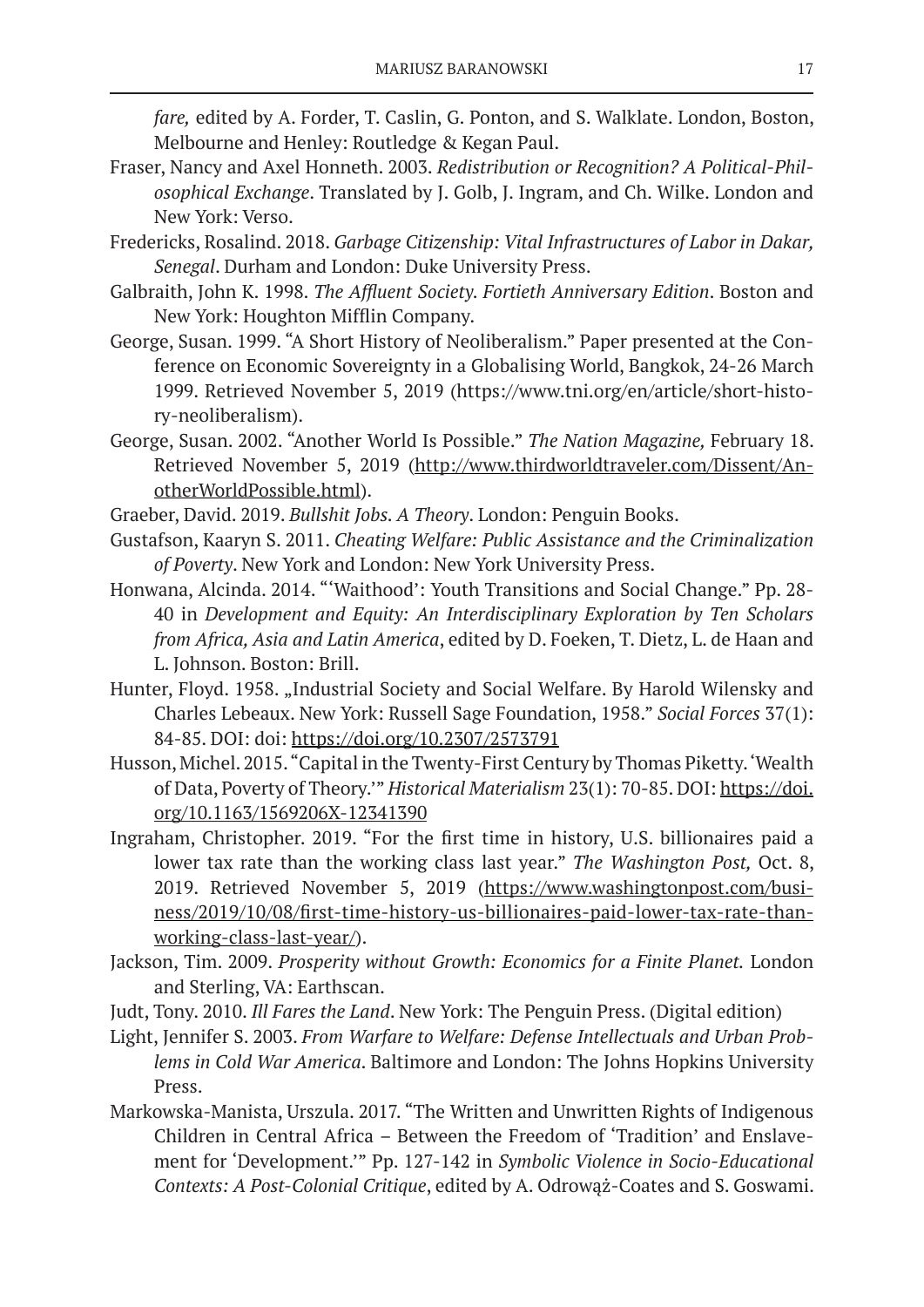Warszawa: Wydawnictwo Akademii Pedagogiki Specjalnej.

- Marshall, Thomas H. 1992. *Citizenship and Social Class*. London: Pluto Press.
- Marx, Karl and Frederick Engels. 1948. *Manifesto of the Communist Party*. New York: International Publishers.
- Marshall, Thomas H. 1961. "The Welfare State: A Sociological Interpretation." *European Journal of Sociology/Archives Europ*é*ennes de Sociologie* 2(2): 284-300. DOI: https://doi.org/10.1017/S0003975600000448.
- Mishra, Ramesh. 1981. *Society and Social Policy. Theories and Practice of Welfare*. London and Basingstoke: The Macmillan Press.
- Oppenheim, Felix. 1981. *Political Concepts: A Reconstruction*. Oxford: Blackwell.
- Orwell, George. 2018. *1984*. No city: Planet Book.
- Pierzchalski, Filip. 2017. *Political Leadership in Morphogenetic Perspective.* Frankfurt am Main: Peter Lang Edition.
- Piketty, Thomas. 2014. *Capital in the Twenty-First Century*. Translated by A. Goldhammer. Cambridge, MA.: Harvard University Press.
- Pontusson, Jonas. 2005. *Inequality and Prosperity: Social Europe vs. Liberal America*. Ithaca and London: Cornell University Press.
- Roosma, Femke, Wim van Oorschot and John Gelissen. 2014. "The Preferred Role and Perceived Performance of the Welfare State: European Welfare Attitudes form a Multidimensional Perspective." *Social Science Research* 44: 200-210. DOI: 10.1016/j.ssresearch.2013.12.005.
- Sartori, Giovanni, ed. 1984. *Social Science Concepts*. Beverly Hills and London: Sage.
- Shipler, David K. 2004. *The Working Poor: Invisible in America*. New York: Knopf.
- Standing, Guy. 2011. *The Precariat: The New Dangerous Class*. London and New York: Bloomsbury Academic.
- Standing, Guy. 2014. *A Precariat Charter: From Senizens to Citizens*. London and New York: Bloomsbury Academic.
- Stiglitz, Joseph E. 2012. *The Price of Inequality: How Today's Divided Society Endangers our Future*. New York and London: W.W. Norton & Company.
- Streeck, Wolfgang. 2016. *How Will Capitalism End? Essays on a Falling System*. London and New York: Verso.
- Svallfors, Stefan. 2003. "Welfare Regimes and Welfare Opinions: A Comparison of Eight Western Countries." *Social Indicators Research* 64(3): 495-520.
- Svallfors, Stefan. 2012. "Welfare States and Welfare Attitudes." Pp. 1-24 in *Contested Welfare State: Welfare Attitudes in Europe and Beyond*, edited by S. Svallfors. Stanford: Stanford University Press.

Titmuss, Richard M. 1974. *Social Policy: An Introduction*. New York: Pantheon Press.

- Toikko, Timo and Teemu Rantanen. 2017. "How Does the Welfare State Model Influence Social Political Attitudes? An Analysis of Citizens' Concrete and Abstract Attitudes toward Poverty." *Journal of International and Comparative Social Policy* 33(3): 201-224. DOI: 10.1080/21699763.2017.1302892.
- Toussaint, Éric. 2019. *The Debt System: A History of Sovereign Debts and Their Repudiation*. Chicago, Illinois: Haymarket Books.
- Toussaint, Éric and Damien Millet. 2010. *Debt, the IMF, and the World Bank. Sixty Ques-*